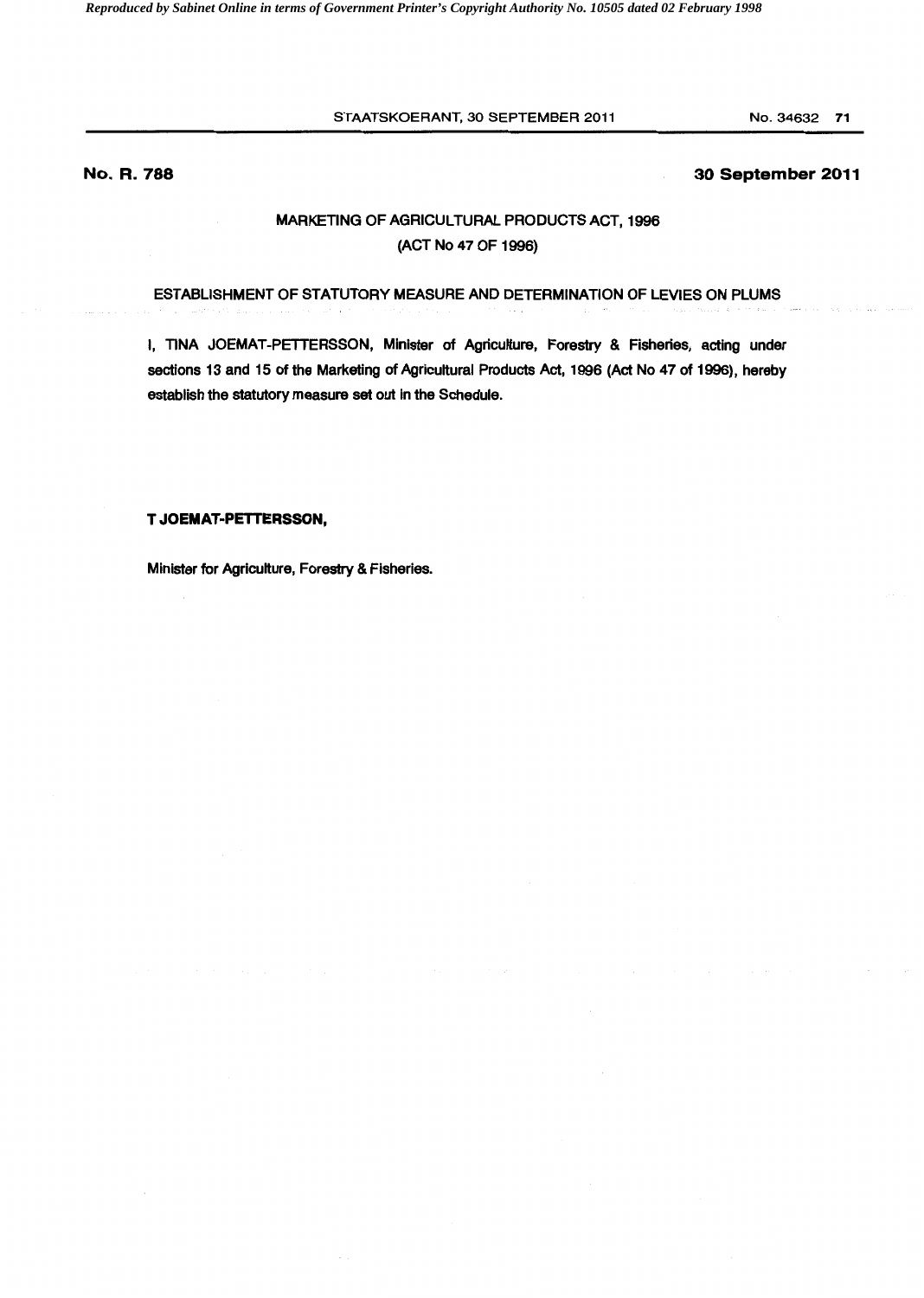### 72 No.34632 GOVERNMENT GAZETTE, 30 SEPTEMBER 2011

## **SCHEDULE**

## **Definitions**

1. In this Schedule any word or expression to which a meaning has been assigned In the Act shall have that meaning, and unless the context otherwise indicates -

"Exporter" means a person who trade plums for export for his own account, or acts as an agent on a commission basis on behalf of plum producers;

"Importer" means a person or trader who imports plums for sale on the domestic market.

" Municipal Markef' means a national fresh produce market as defined from time to time;

"Plum Producer" means a producer of plums intended for exports and/or domestic fresh consumption; and

"Retailer" means a person who trades fresh plums on a retail level on the domestic market.

A person shall have a choice to register as either a producer or an exporter or an importer or a municipal market or a retailer. A person who is a producer as well as an exporter or importer must register as a producer and as an exporter or importer or retailer.

#### **Purpose and alms of statutory measure and the relation thereof to the objectives of the Act**

2. The levy is needed by HORTGRO<sup>SERVICES</sup> to fund research projects, information and technology transfer; plant improvement and certification functions, market information and statistics; communication; trade related and market access issues, and transformation and training for plums.

These measures are necessary to ensure that continuous, timeous and accurate information relating to the plum industry, is available to all role players in order for them to make informed decisions in the spheres as indicated.

The measure will not be detrimental to the number of employment opportunities or fair labour practice and will support the statutory measures relating to registration and the rendering of returns applicable to plums.

The measure will be administered by HORTGRO<sup>SERVICES</sup>. a company established in terms of the Companies Act (as amended), 1973 (Act 61 of 1973). HORTGRO<sup>SERVICES</sup> will implement and administer the measure as set out in the Schedule within DFPT Finance, a company incorporated under section 21 of the Companies Act (as amended), 1973 (Act 61 of 1973).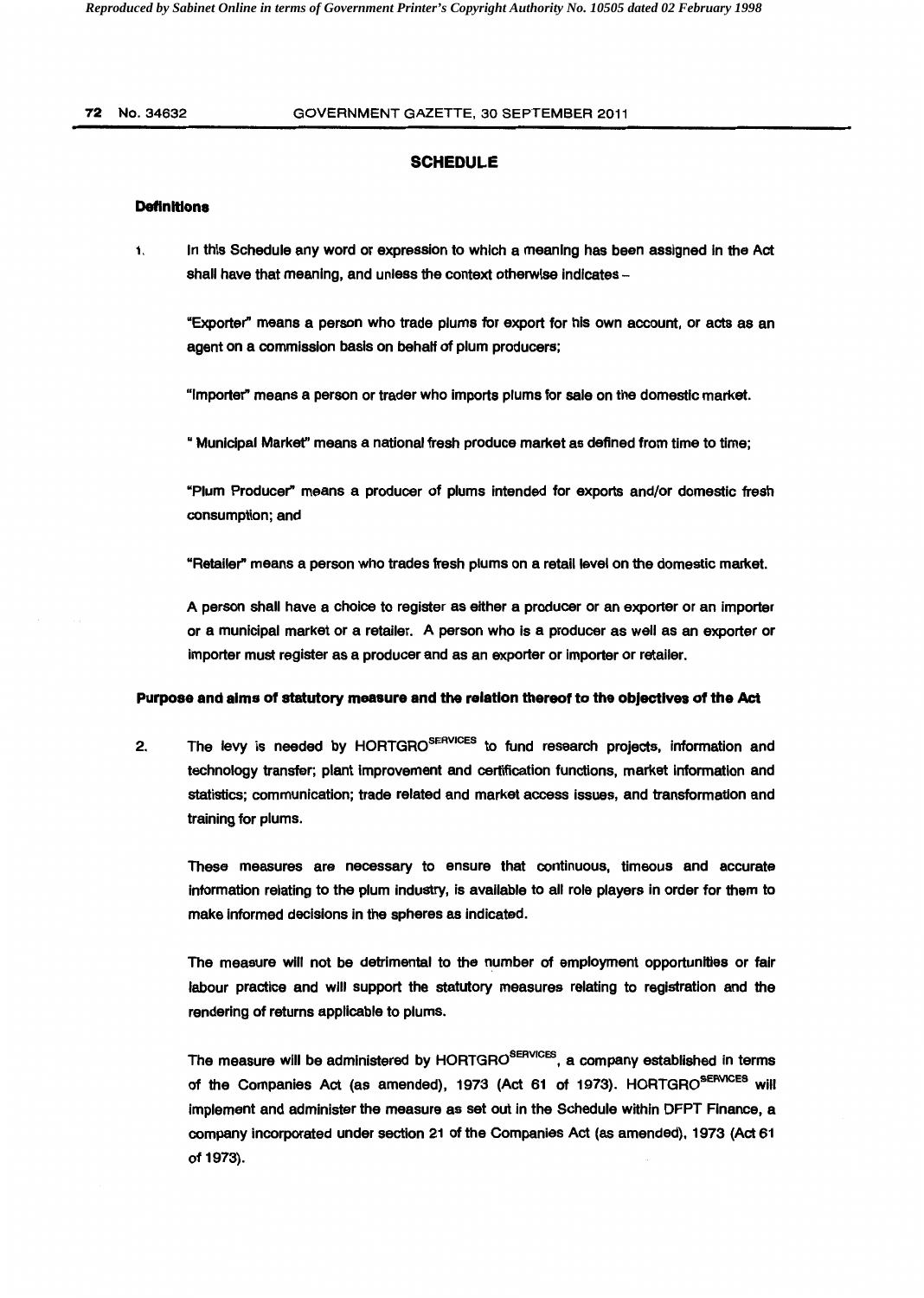### STAATSKOERANT, 30 SEPTEMBER 2011 No. 34632 73

### Products to which statutory measure applies

3. This statutory measure shall apply to plums destined for export and/or import and/or domestic fresh consumption.

#### Area In which measure shall apply

4. This measure shall apply in the geographical area of the Republic of South Africa.

### **imposition of levy**

5. A levy is hereby imposed on plums.

#### Amount of levy

6. The amount of the levy shall be:

|                        | 2011/12    | 2012/13   | 2013/14    | 2014/15   |
|------------------------|------------|-----------|------------|-----------|
| ∣ Fresh*               | 10.25 c/Kg | 11,0 c/Kg | 11,75 c/Kg | 12,5 c/Kg |
| Francisco and books de |            |           |            |           |

\*Domestic, Exports and Imports

on all export (all classes) and/or import volumes (all classes) and/or domestic volumes (all classes) on municipal markets and retail level.

## Persons by whom and to whom levy shall be payable

- 7. (1) The levy imposed under clause 5 shall --
	- (a) be payable by a plum exporter on behalf of the producer from which such plums have been procured in respect of all plums exported;
	- (b) be payable by a municipal market on behalf of the producer from which such plums have been procured in respect of all plums sold on that market;
	- (c) be payable by a retailer on behalf of the producer from which such plums have been procured in respect of all plums procured by that retailer, and
	- (d) be payable by an importer on plums for sale on the domestic market.
	- (2) A levy imposed under clause 5 shall be payable to DFPT Finance in accordance with clause 8.

### Payment of levy

8. (1) Payment of the levy shall be made not later than sixty days following the month end of delivery of a quantity of plums for export, import or delivery to be sold on a municipal market or via a retailers, or sold via any other manner.